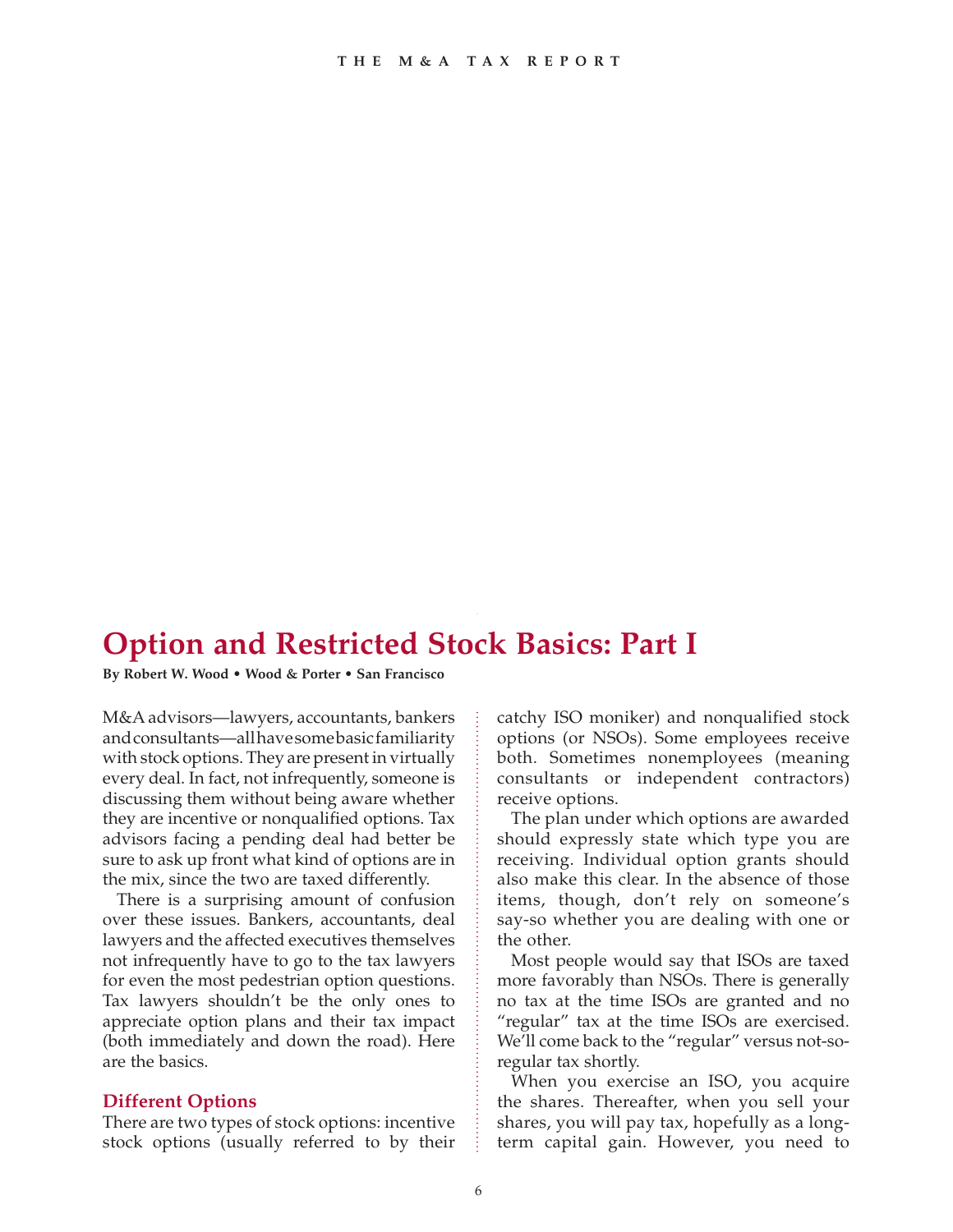know a special rule about selling shares you acquired *via* exercising an ISO or you'll get tripped up.

The usual capital gain holding period is one year. Nevertheless, to get capital gain treatment for shares acquired *via* ISOs, you must:

- hold the shares for more than a year, and
- sell the shares at least two years after your ISOs were granted. This latter two-year rule catches many people unaware.

### **Unkind AMT**

Although you pay no regular tax when an ISO is exercised, the alternative minimum tax (AMT) is not considered a regular tax. As the following example demonstrates, the AMT can take its own tax bite when you exercise ISOs. Like the two-year disposition rule noted above, the AMT catches many taxpayers unaware. It's not something you want to discover for the first time as you're preparing your tax return.

**Example.** Alice receives ISOs to buy 100 shares at the current market price of \$10 per share. Two years later, when shares are worth \$20, Alice exercises, paying \$10. The \$10 spread is subject to AMT. How much AMT Alice pays will depend on her other income and deductions, but it could be a flat 28-percent AMT rate on the \$10  $(28\% \times $10 = $2.80).$ 

Note that one does not generate cash when exercising ISOs. That means if the exercise triggers an AMT tax, you will have to use other funds to pay the AMT.

### **NSOs: The Other Option**

Because of conditions and limits on ISOs, if you are an executive, you are more likely to receive all or most of your options as nonqualified options (NSOs). In fact, NSOs are far more prevalent than ISOs. They are not taxed as favorably as ISOs, but at least there is no AMT trap. Moreover, NSOs offer some planning possibilities that ISOs do not.

With NSOs, there is no tax at the time the option is granted. When you exercise the option, however, you have ordinary income (and, if you are an employee, employment taxes). An ISO, in contrast, produces no regular tax, but does trigger the AMT. With an NSO, the *exercise* triggers income. When you exercise the NSO, you are taxed on the difference between what you pay and the value of the stock you buy.

**Example.** John receives an option to buy stock at \$5 per share when the stock is trading at \$5. Two years later, John exercises when the stock is trading at \$10 per share. John pays \$5 when John exercises, but the value at that time is \$10, so he has \$5 of compensation income. Then, if John holds the stock for more than a year and sells it, any sales price above \$10 (John's new basis) should be long-term capital gain.

Exercising options takes money, and generates tax to boot. That's why many people exercise NSOs to buy shares but then sell those shares the same day. Some plans permit a cashless exercise, cutting down on the seemingly meaningless round trip flow of funds.

On the other hand, there's no requirement that you exercise and immediately sell the acquired shares. With an NSO, you might exercise and then hold the shares you acquire. As the example above makes clear, you only must hold the stock for more than a year to get long-term capital gain treatment on any appreciation.

### **Restricted Stock Basics**

If you receive stock (or any other property) from your employer with conditions attached (*e.g.,* you must stay for two years to get it or to keep it), Code Sec. 83 will govern. These rules are confusing, in part because they are often paired with the rules governing stock options. First, let's consider pure restricted property.

If a worker receives stock or other property subject to restrictions and those restrictions will lapse with time, the IRS waits to see what happens before taxing it.

**Example.** As a carrot to stay with the company, Sam's employer agrees that if he remains with the company for 36 months, he will be awarded \$50,000 worth of stock. Sam does not have to pay anything for the